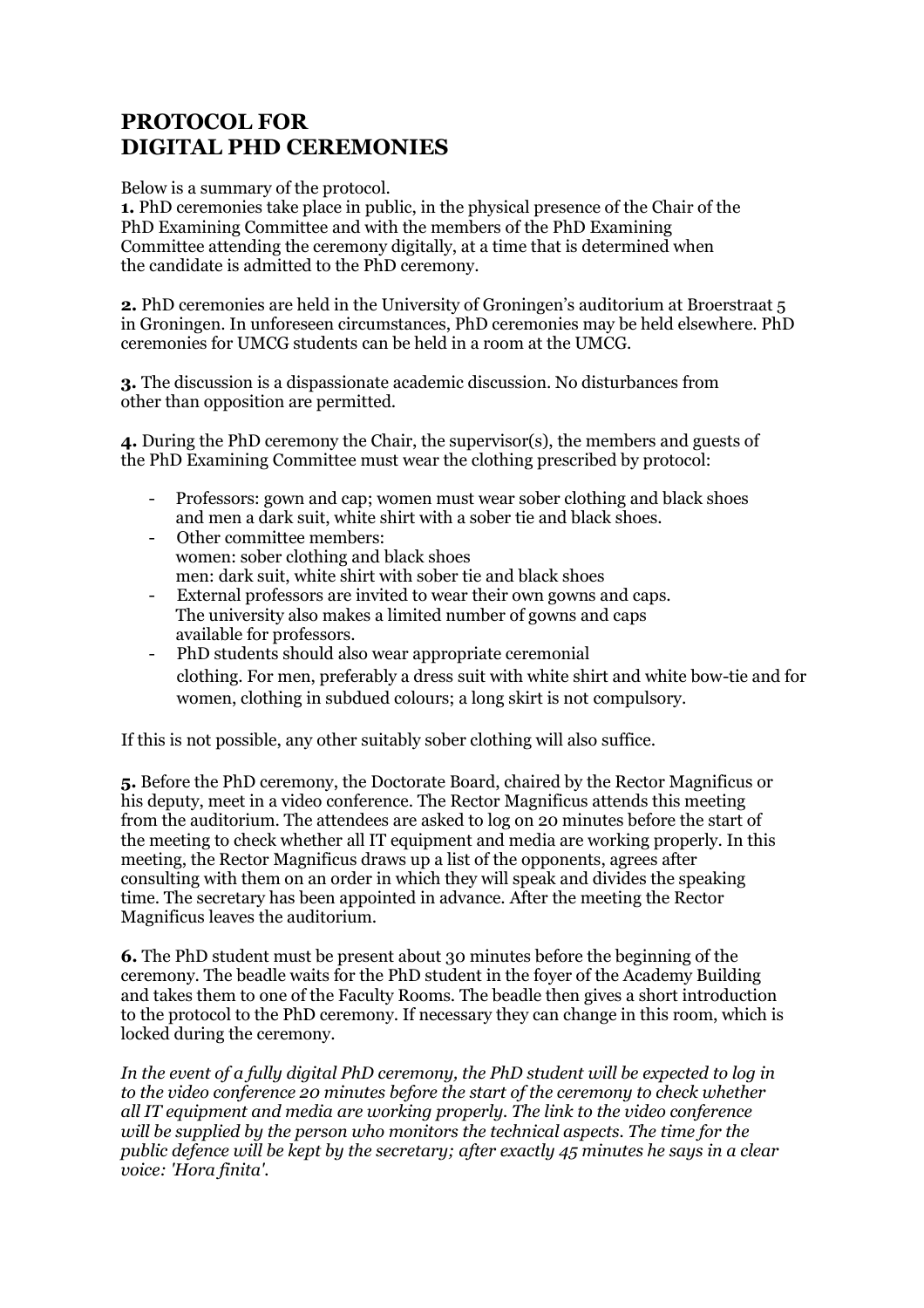**7.** At the start of the public ceremony, the Chair is escorted into the auditorium by the beadle. The other members of the PhD Examining Committee are 'present' in the video conference. The live stream is switched on just before the Chair enters the auditorium so that any interested parties can follow the ceremony.

*If the supervisor is present during the ceremony in the auditorium, he or she shall follow the Chair at a considerable distance when entering and leaving the auditorium. The supervisor will sit on the right side of the Chair at the same table while keeping a considerable distance. Upon entering the auditorium the Chair shall make room for the supervisor to take his/her place*

**8.** The Rector Magnificus is behind the left-hand table, and a monitor showing the other members of the PhD Examining Committee and the supervisor(s) is where the right-hand table would normally be. Caps are taken off.

**9.** The beadle goes to fetch the PhD student and escorts them to the auditorium. The PhD student may bring their PhD thesis, a writing pad and pen to make notes and possibly some literature that they may wish to consult during the discussion.

**10.** Upon entering the auditorium, the PhD student stands opposite the Rector Magnificus and bows subtly, once to the left, then once to the right.

**11.** Then the Rector Magnificus (wearing the cap) stands up and says:

'Dear candidate, the Doctorate Board of this University, represented by us, has read your PhD thesis and the propositions that go with it and we are ready to hear you defend it. Please take your seat.'

The Rector Magnificus sits down and takes off his cap.

**12.** The PhD student takes a seat behind the small table.

**13.** Then the defence takes its place, with the Rector Magnificus or his deputy acting as chair.

Rector Magnificus:

'I now call upon Professor ...' (etc.)

'Dear candidate, I call upon you to answer the question asked concisely'.

A few minutes before time runs out, the beadle enters the auditorium and stands in the doorway. After exactly 45 minutes he says in a clear voice:

'Hora finita'.

The discussion then taking place is concluded as quickly as possible. Then the Rector Magnificus says:

'The Doctorate Board will withdraw for some time to consider its decision'.

**14.** The Rector Magnificus will then suspend the ceremony so that the Doctorate Board can consider its verdict. The Chair, escorted by the beadle, leaves the auditorium. The PhD student is escorted back to the Faculty Room by a member of staff of the Porter's Office. The live stream is switched off.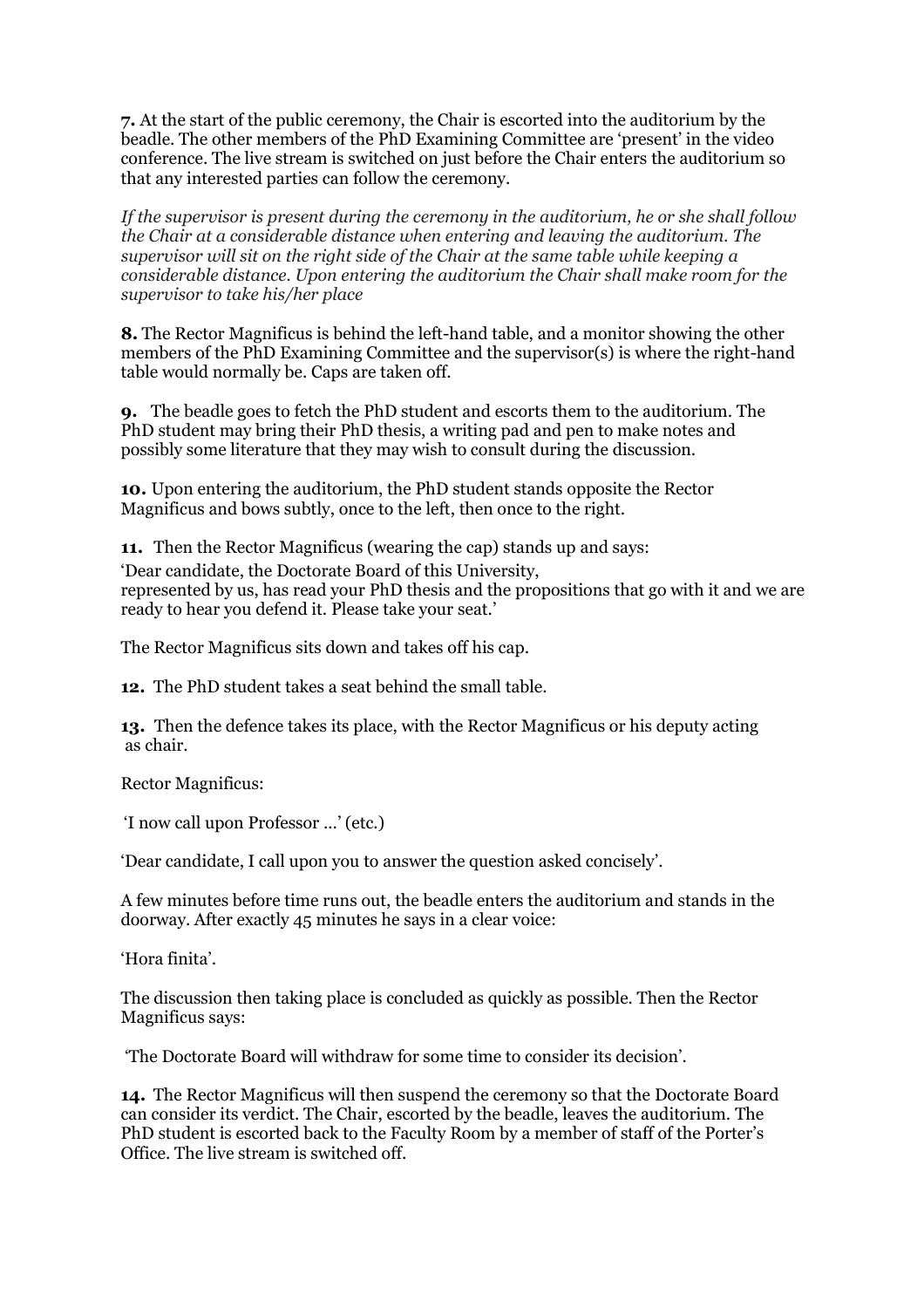**15.** In the course of the deliberations, a decision is made regarding the awarding of the PhD. The Chair attends the deliberations from the auditorium; the other members of the Doctorate Committee attend the deliberations through the video conference. If a proposal has been made to award the PhD with the *cum laude* distinction, votes will be taken orally – in deviation of the written ballot that is held in regular PhD ceremonies. Only the official members of PhD Examining Committee may vote. The Chair, the supervisor(s) and co-supervisor(s) and the experts may not vote. The proposal is rejected if more than one member votes against it. Members must vote either in favour of or against the proposal. Abstentions are not permitted. At the end of the deliberations the certificate is signed by the Rector. All other signatures have already been placed on the certificate digitally.

**16.** After the deliberations, which must be as brief as possible, the Chair leaves the auditorium. The live stream is then switched on again and the beadle escorts the Chair and the PhD student back in. The PhD student approaches the Rector's table.

**17.** As soon as the student has taken their place, the Rector Magnificus stands up, puts his cap on and says:

'Dear candidate, the Doctorate Board of this University, represented by us, after reading your PhD thesis and the accompanying propositions and after hearing you defend it, has decided to award you the doctorate at the University of Groningen which you desire.'

If the *cum laude* distinction has been awarded, the Rector Magnificus adds: 'And because of ... (for example, your exceptionally meritorious PhD thesis (and your excellent defence)), the highest distinction from the faculty for your studies, namely *cum laude*.'

**18.** The Rector Magnificus continues:

'Your (primary) supervisor, Professor ......., is authorized to award you this honour in the customary fashion.'

The Rector Magnificus sits down and takes his cap off.

**19.** The supervisor puts their cap on and says:

*If the supervisor is present during the ceremony in the auditorium, he or she will also stand up.*

'I am happy to accept the task assigned to me by the Rector Magnificus.'

After these words, the supervisor takes off their cap to speak to the PhD student, starting as follows:

'However, before performing this task, I would like to address a few personal words to you.'

This is followed by the laudatory speech (maximum of six minutes), given by the supervisor or day-to-day supervisor.

When this is finished, the supervisor puts their cap back on. The Chair stands up and says the following:

'Supervisor, please proceed and promote the PhD student to Doctor.'